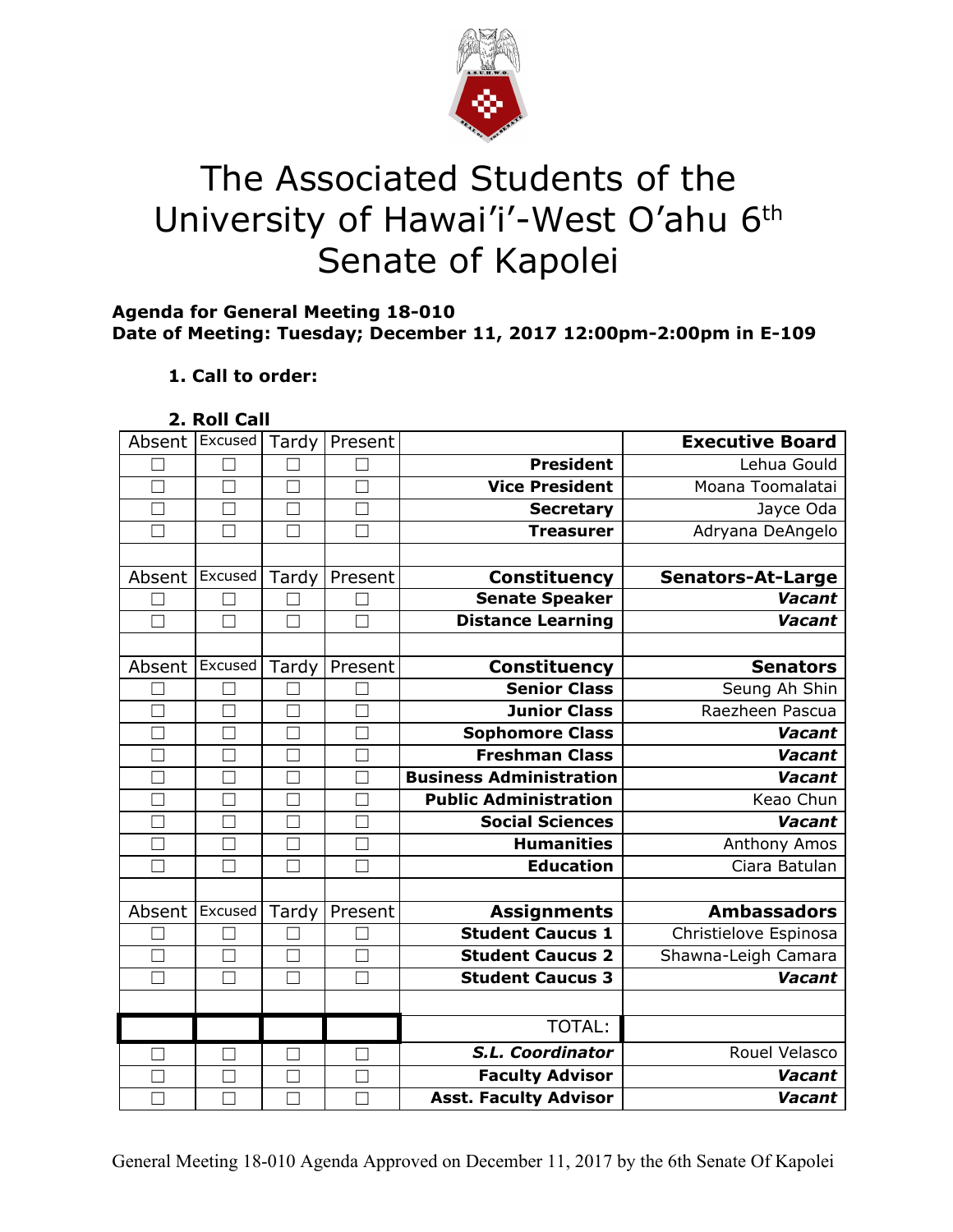## **3. Establish Quorum**

3.1 Quorum Established?

# **4. Open Forum Guest**

## **5. Approval of Agenda and Minutes**

5.1 Agenda for Meeting 18-010 Motion: Second: Vote:

## **6. Internal Reports**

- 6.1 President
- 6.2 Vice President
- 6.3 Secretary
- 6.4 Treasurer
- 6.5 Advisors
- 6.6 *Standing Committee Reports*
- 6.6.1 Budget & Finance
- 6.6.2 Activities
- 6.6.3 Legislative
- 6.7 *Ad Hoc Committee Reports*
- 6.8 *Senators Report*
- 6.8.1 Senate Speaker **N/A**
- 6.8.1 Distance Learning **N/A**
- 6.8.2 Senior Class
- 6.8.3 Junior Class
- 6.8.4 Sophomore Class **N/A**
- 6.8.5 Freshman Class
- 6.8.6 Business Administration Division
- 6.8.7 Public Administration Division
- 6.8.8 Social Sciences Division **N/A**
- 6.8.9 Humanities Division
- 6.8.10 Education Division
- 6.9 Caucus Ambassadors Report
- 6.10 *Campus Committees Report*
- Health/Technology/Transportation (HTT) Committee
- -Senior Staff Meetings
- -Faculty Senate
- -Campus Compliance Committee
- -LRDP Committee
	- -IAELF Master Strategic Work Group
	- -Land/Facilities Work Group
	- -Long Range Academic Work Group
	- -Enrollment Management Work Group
	- -UHWO Art Committee

# **7. Unfinished Business**

General Meeting 18-010 Agenda Approved on December 11, 2017 by the 6th Senate Of Kapolei